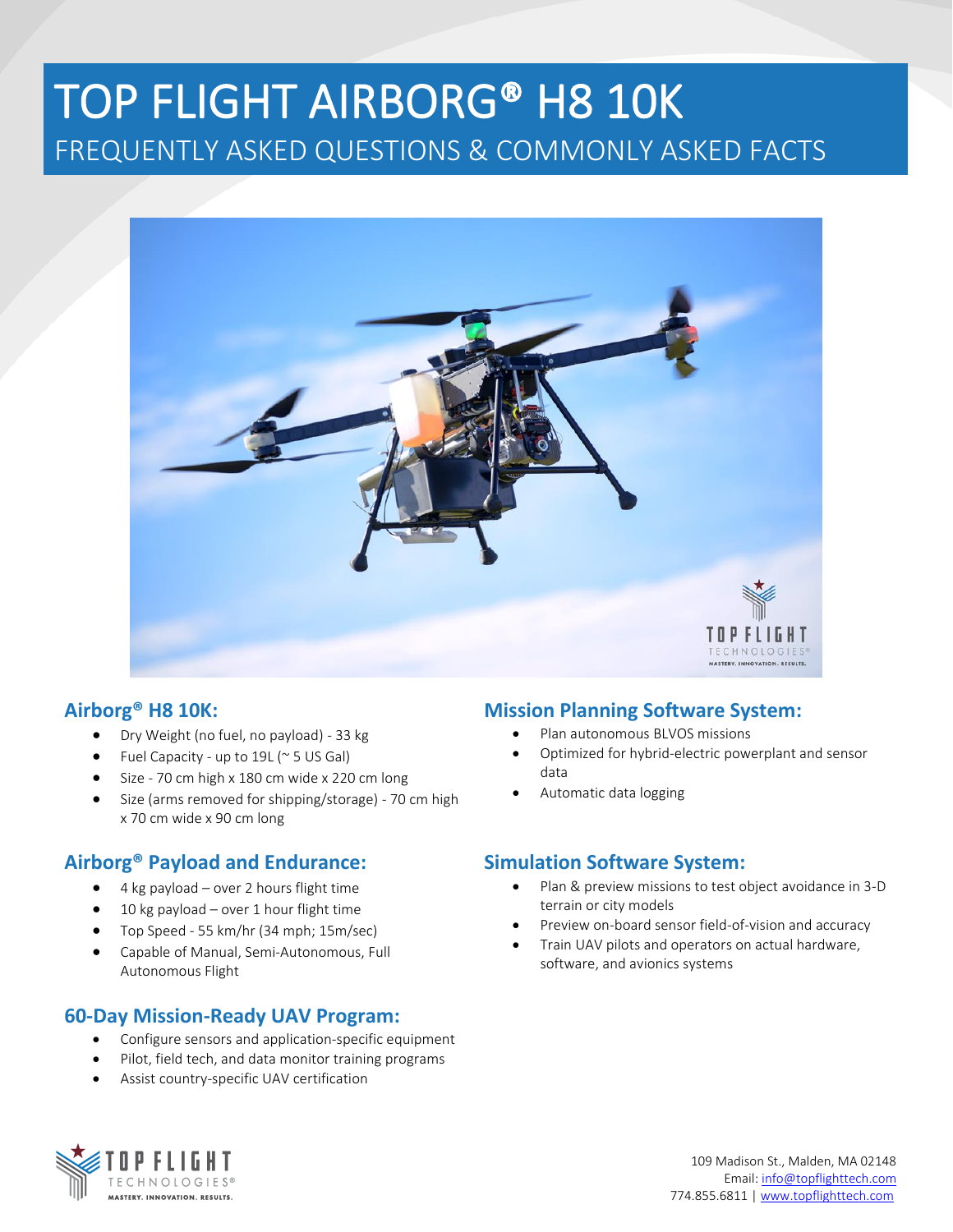# **Videos**

- 1. 60-Day Mission-Ready UAV Airborg Inspection, Cargo-Transport Engagement Program [https://www.youtube.com/watch?v=](https://www.youtube.com/watch?v=-iyLvbm20ew) [iyLvbm20ew](https://www.youtube.com/watch?v=-iyLvbm20ew)
- 2. Airborg™ H8 10K Cargo-Transport Introduction Video (NEW) [https://youtu.be/ktjHTTI31\\_s](https://youtu.be/ktjHTTI31_s?fbclid=IwAR2YK9FNnGPQBCIJHvaKczh8wpzr6UYSYJFzt18PqDVUZ8_T0jyWpj0hWsY)
- 3. Dr. Long Phan Narrated Product Features Video <https://youtu.be/LzSFyZJjcUs>
- 4. Airborg 2+ Hr Endurance Video <https://www.youtube.com/watch?v=rOCX7RypHP8>
- 5. Airborg as Alternate Power Source <https://www.youtube.com/watch?v=v11HBUbOgbo&t=13s>

### **Documents**

- 6. Product Specification [http://www.topflighttech.com/assets/Top Flight Product Sheet Airborg H8 10K](http://www.topflighttech.com/assets/Top%20Flight%20Product%20Sheet%20Airborg%20H8%2010K%20Feb%202019.pdf) Feb 2019.pdf
- 7. Simulation Environment and Fleet Management System Specification [http://www.topflighttech.com/assets/Top](http://www.topflighttech.com/assets/Top%20Flight%20Product%20Simulation%20Flight%20Management%20Sheet%20Feb%202019.pdf) Flight Product [Simulation Flight Management Sheet Feb 2019.pdf](http://www.topflighttech.com/assets/Top%20Flight%20Product%20Simulation%20Flight%20Management%20Sheet%20Feb%202019.pdf)
- 8. Top Flight Automated Mission and Operations Management [http://topflighttech.com/assets/Top](http://topflighttech.com/assets/Top%20Flight%20Automated%20Mission%20and%20Operations%20Management%20v3.pdf) Flight Automated Mission and Operations [Management v3.pdf](http://topflighttech.com/assets/Top%20Flight%20Automated%20Mission%20and%20Operations%20Management%20v3.pdf)
- 9. Top Flight Guardian Automated Airport [http://topflighttech.com/assets/Top](http://topflighttech.com/assets/Top%20Flight%20Guardian%20Airport%20v3.pdf) Flight Guardian Airport v3.pdf
- 10. Top Flight Company Fact Sheet [http://topflighttech.com/assets/Top Flight Company Fact Sheet Oct](http://topflighttech.com/assets/Top%20Flight%20Company%20Fact%20Sheet%20Oct%202019) 2019
- 11. Top Flight Management & Advisor Bios [http://topflighttech.com/assets/Top Flight Management and Advisor Bios Oct](http://topflighttech.com/assets/Top%20Flight%20Management%20and%20Advisor%20Bios%20Oct%202019) 2019
- 12. The science behind Top Flight Hybrid-Powered engines [http://www.topflighttech.com/TheBatteryEnergyDensityRevolution-](http://www.topflighttech.com/TheBatteryEnergyDensityRevolution-2017-Final.pdf)[2017-Final.pdf](http://www.topflighttech.com/TheBatteryEnergyDensityRevolution-2017-Final.pdf)
- 13. Top Flight Logo [http://topflighttech.com/assets/TFT\\_logo\\_large.jpg](http://topflighttech.com/assets/TFT_logo_large.jpg)

For more information email [info@topflighttech.com](mailto:info@topflighttech.com) 

## **High-Resolution Airborg® H8 10K Photos:**

(Click Photo for Low-Res, Link for High-Res)



Photo 1

- LR [http://www.topflighttech.com/assets/RA1\\_01\\_LR.jpg](http://www.topflighttech.com/assets/RA1_01_LR.jpg)
- HR [http://www.topflighttech.com/assets/RA1\\_01\\_HR.jpg](http://www.topflighttech.com/assets/RA1_01_LR.jpg)





- LR [http://www.topflighttech.com/assets/RA1\\_02\\_LR.jpg](http://www.topflighttech.com/assets/RA1_02_LR.jpg)
- HR [http://www.topflighttech.com/assets/RA1\\_02\\_HR.jpg](http://www.topflighttech.com/assets/RA1_02_HR.jpg)

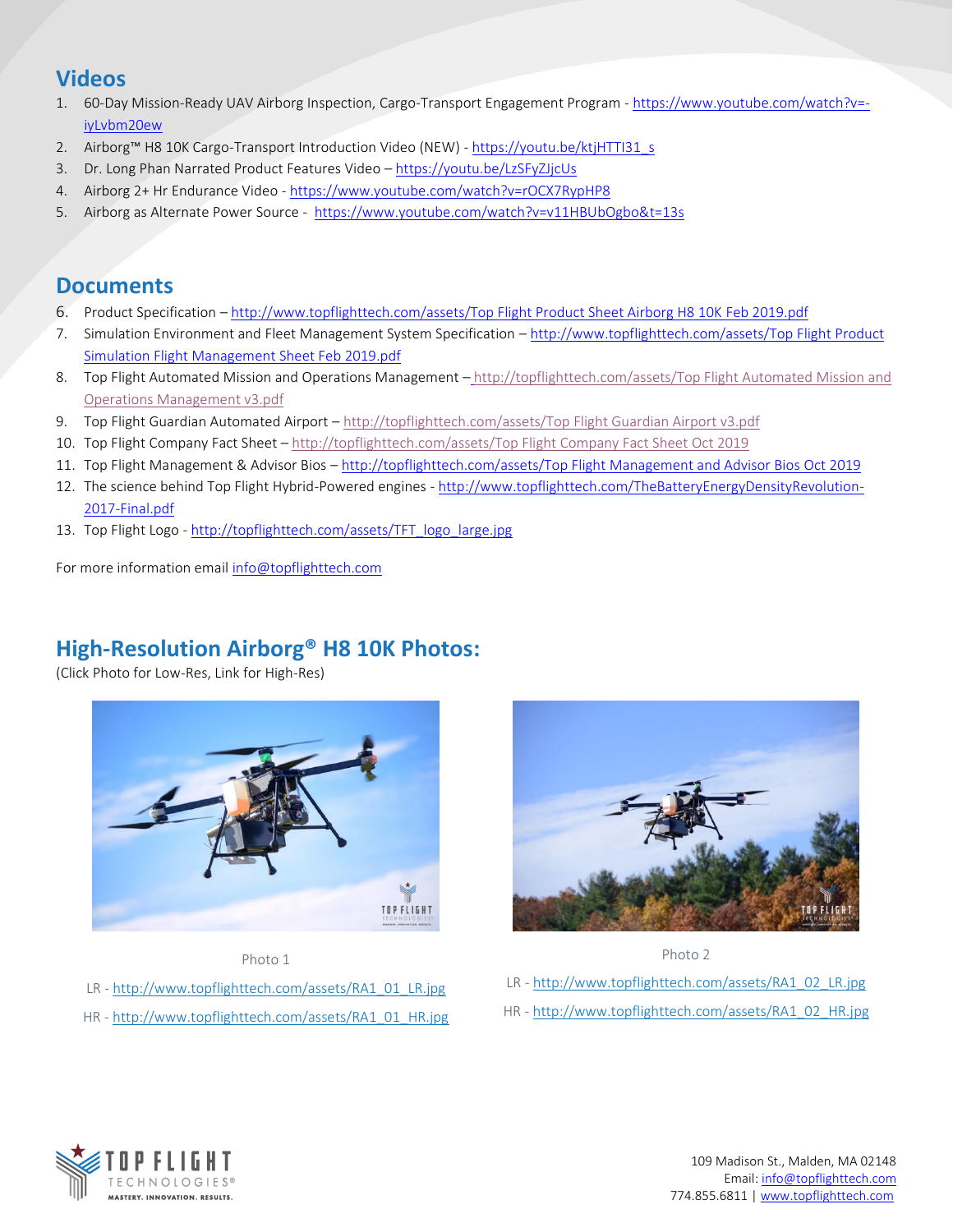

Photo 3

LR - [http://www.topflighttech.com/assets/RA1\\_03\\_LR.jpg](http://www.topflighttech.com/assets/RA1_03_LR.jpg) HR - [http://www.topflighttech.com/assets/RA1\\_03\\_HR.jpg](http://www.topflighttech.com/assets/RA1_03_HR.jpg)



Photo 5

- LR [http://www.topflighttech.com/assets/RA1\\_05\\_LR.jpg](http://www.topflighttech.com/assets/RA1_05_LR.jpg)
- HR [http://www.topflighttech.com/assets/RA1\\_05\\_HR.jpg](http://www.topflighttech.com/assets/RA1_05_HR.jpg)



Photo 7 LR - [http://www.topflighttech.com/assets/RA1\\_07\\_LR.jpg](http://www.topflighttech.com/assets/RA1_07_LR.jpg) HR - [http://www.topflighttech.com/assets/RA1\\_07\\_HR.jpg](http://www.topflighttech.com/assets/RA1_07_HR.jpg)



Photo 4

- LR [http://www.topflighttech.com/assets/RA1\\_04\\_LR.jpg](http://www.topflighttech.com/assets/RA1_04_LR.jpg)
- HR [http://www.topflighttech.com/assets/RA1\\_04\\_HR.jpg](http://www.topflighttech.com/assets/RA1_04_HR.jpg)



Photo 6

- LR- [http://www.topflighttech.com/assets/RA1\\_06\\_LR.jpg](http://www.topflighttech.com/assets/RA1_06_LR.jpg)
- HR [http://www.topflighttech.com/assets/RA1\\_06\\_HR.jpg](http://www.topflighttech.com/assets/RA1_06_HR.jpg)



Photo 8

- LR [http://www.topflighttech.com/assets/RA1\\_08\\_LR.jpg](http://www.topflighttech.com/assets/RA1_08_LR.jpg)
- HR [http://www.topflighttech.com/assets/RA1\\_08\\_HR.jpg](http://www.topflighttech.com/assets/RA1_08_HR.jpg)